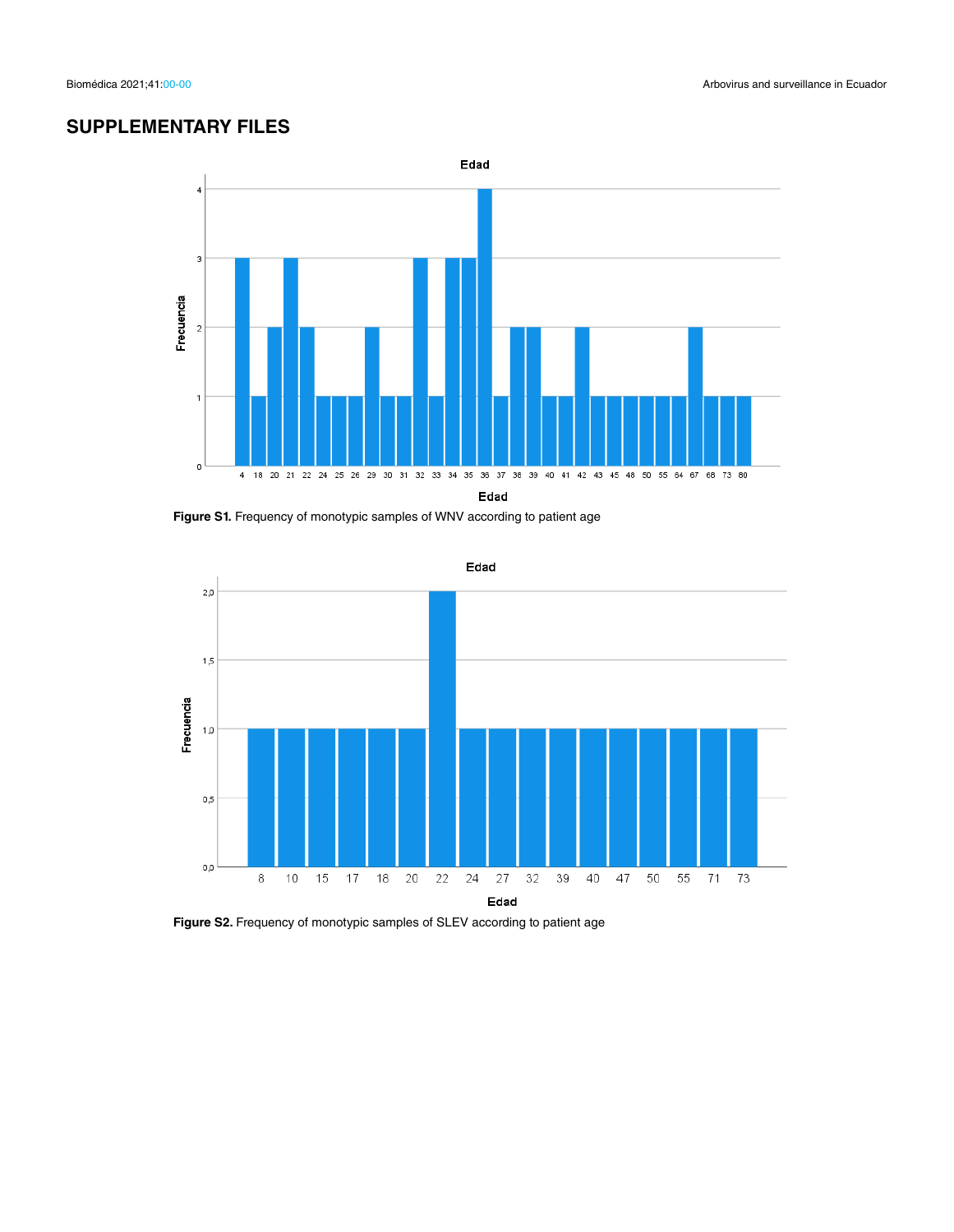

**Figure S3.** Frequency of monotypic samples of VEEV according to patient age



Edad

Figure S4. Frequency of monotypic samples of WEEV according to according to patient age.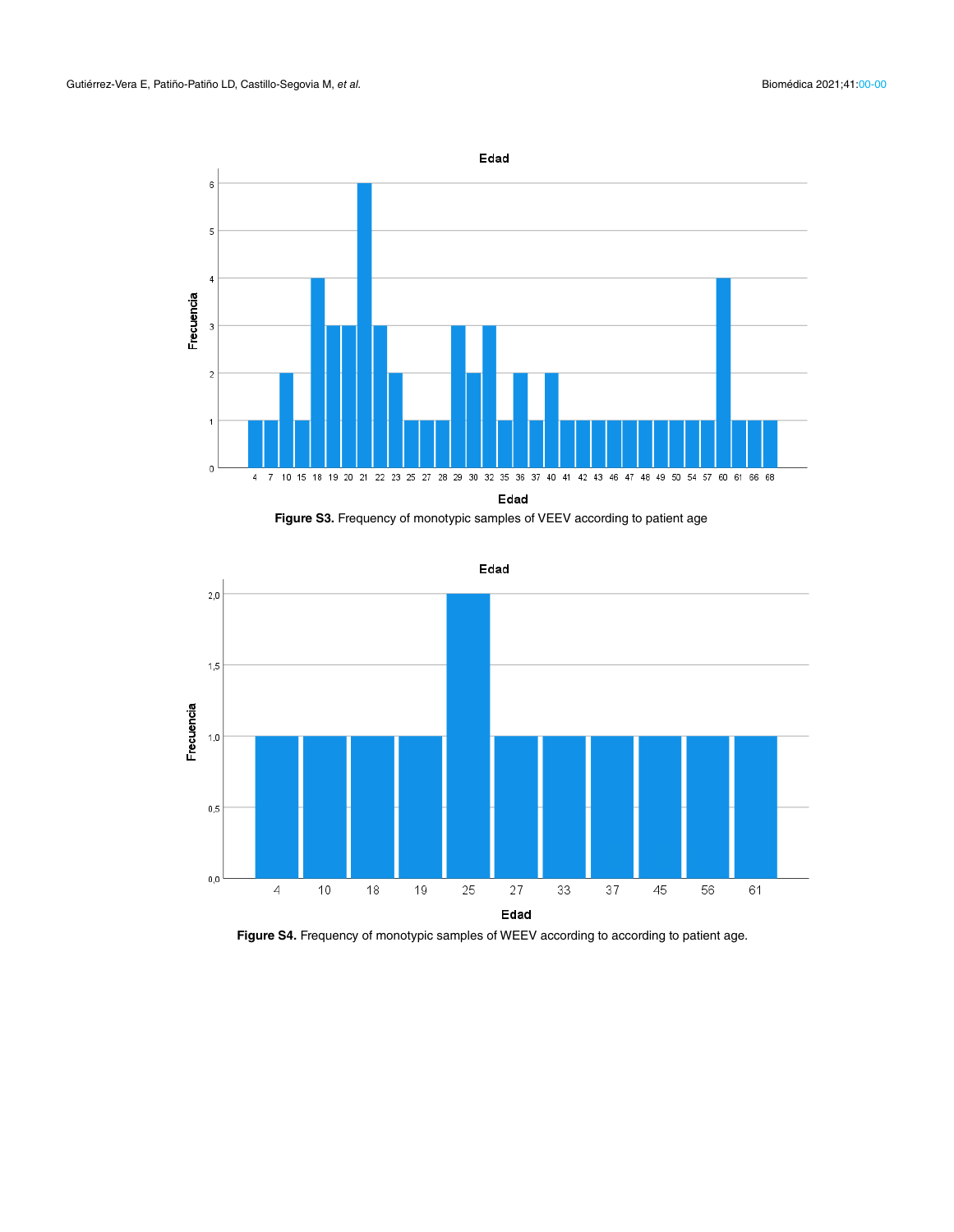

Edad

**Figure S5.** Frequency of monotypic samples of EEEV according to according to patient age

| <b>Table S1.</b> Number of samples of humans, sentinel hamsters, equines, and |  |
|-------------------------------------------------------------------------------|--|
| mosquitoes collected by location and date                                     |  |

| Location*   | <b>Collection date</b> | <b>Samples</b> |                                    |                |                   |  |  |  |  |  |
|-------------|------------------------|----------------|------------------------------------|----------------|-------------------|--|--|--|--|--|
|             |                        | <b>Humans</b>  | <b>Sentinel</b><br><b>Hamsters</b> | <b>Equines</b> | <b>Mosquitoes</b> |  |  |  |  |  |
| Vinces      | $9 - 13/3/09$          | 115            | 5                                  | 0              | 278               |  |  |  |  |  |
| Manglaralto | 25-27/3/09             | 54             | 5                                  | 15             | 266               |  |  |  |  |  |
| Vinces      | 25-30/5/09             | 120            | 5                                  | 20             | 722               |  |  |  |  |  |
| Puyo        | 7-11/9/09              | 244            | 7                                  | 0              | 34                |  |  |  |  |  |
| Manglaralto | 21-25/9/09             | 129            | 7                                  | 21             | 243               |  |  |  |  |  |
| Puyo        | 26-30/10/09            | 149            | 7                                  | 10             | 8                 |  |  |  |  |  |
| Vinces      | 1-5/02/2010            | 39             | 6                                  | $\Omega$       | 65,318            |  |  |  |  |  |
| Manglaralto | 22-26/03/2010          | 46             | 5                                  | 17             | 281               |  |  |  |  |  |
| Puyo        | 3-7/05/2010            | 94             | 5                                  | 0              | 84                |  |  |  |  |  |
| Vinces      | 19-23/07/2010          | 57             | 5                                  | 11             | 1,301             |  |  |  |  |  |
| Manglaralto | 20-24/09/2010          | 105            | 6                                  | 14             | 308               |  |  |  |  |  |
| Puyo        | 18-22/10/2010          | 177            | 6                                  | 5              | 30                |  |  |  |  |  |
| Puyo        | 14-18/2/2011           | 103            | 5                                  | 2              | 15                |  |  |  |  |  |
| Vinces      | 21-25/3/2011           | 43             | 5                                  | 9              | 3,212             |  |  |  |  |  |
| Manglaralto | 16-20/5/2011           | 77             | 5                                  | 13             | 82                |  |  |  |  |  |
| Puyo        | 22-26/8/2011           | 105            | 6                                  | 0              | 65                |  |  |  |  |  |
| Manglaralto | 26-30/9/2011           | 85             | 5                                  | 14             | 709               |  |  |  |  |  |
| Vinces      | 21-25/11/2011          | 100            | 5                                  | 37             | 549               |  |  |  |  |  |
| Total       |                        | 1,842          | 100                                | 186            | 73,505            |  |  |  |  |  |

\* The samples were collected from the following sites: Vinces: Hospital Nicolás Cotto Infante, Subcentro de Salud San Lorenzo de Vinces, Isla de Bejucal, Subcentro de Salud Antonio Sotomayor, Abras de Mantequilla, El Recuerdo, Puerto Nuevo, Campo Alegre, Playones La Luz, Palenque, San Miguel de Palenque, Haciendas La María y El Rocío. Manglaralto: Hospital de Manglaralto, —Dos Mangas—, Santa María del Fiat, Haciendas San Francisco, El Edén y La Carmela, Fincas Lauricel Rodríguez, Manuel Baque y Benito Chiquito, — Olón—, Finca El Retiro, —La entrada—, Finca La Española: Puyo: Subcentro de Salud El Dorado, Fuerte Militar Amazonas-Brigada de Selva 17 Pastaza-Shell, Hospital Provincial de Puyo, Quesería 10 de Agosto, Recinto Fátima, Reserva de monos, Depósito de agua potable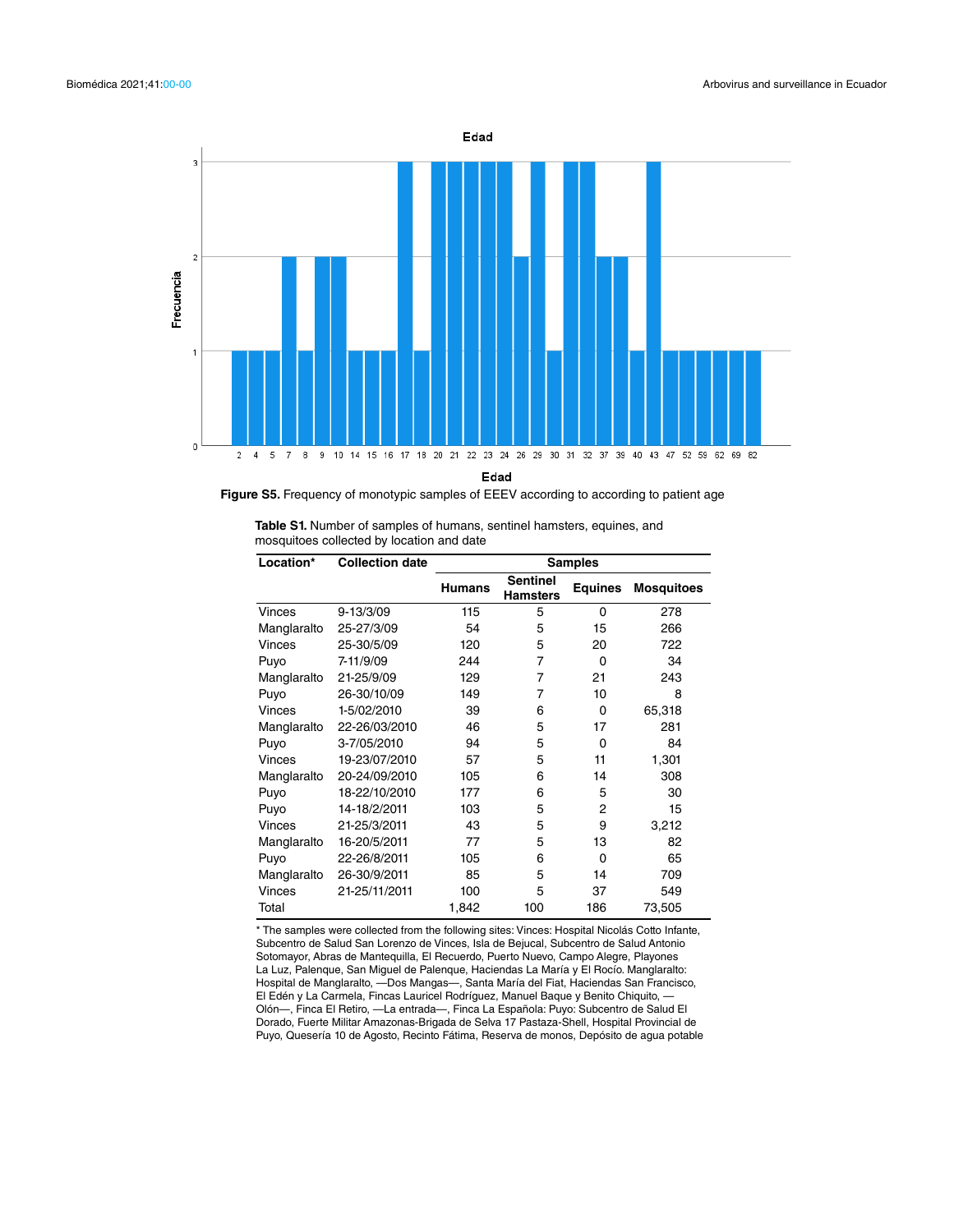| <b>Table S2.</b> Number of febrile patients (n) per sampling location analyzed for IgM |
|----------------------------------------------------------------------------------------|
| Abs against WNV and DENV and percentage of reactive samples                            |

| Location      | n (female/<br>male) | WNV IgM*<br>% of positives | <b>DENV IgM</b><br>% of positives<br>(number of positives/n) (number of positives/n) |
|---------------|---------------------|----------------------------|--------------------------------------------------------------------------------------|
| <b>Vinces</b> | 69 (36/33)          | 1.66(1/60)                 | (0/60)<br>0                                                                          |
| Manglaralto   | 20(16/4)            | 5.55(1/18)                 | (0/18)<br>0                                                                          |
| Puyo          | 13(3/10)            | (0/13)<br>0                | 30.76 (4/13)                                                                         |
| Total         | 102 (55/47)         | 1.96 (2/102)               | 4.65 (4/86)                                                                          |

**Table S3.** Equines showing Abs to *Alphavirus* by HI test of N=149. EEEV: Eastern equine encephalitis virus; WEEV: Western equine encephalitis virus; VEEV: Venezuelan equine encephalitis virus. The reciprocal of the highest dilution of serum showing complete inhibition of hemagglutination is shown for each virus. \*= monotypic reactions, \*\* highest dilution showing complete inhibition of hemagglutination in heterotypic reactions

| <b>Sample Code</b> | <b>Date</b> | <b>EEEV</b> | <b>WEEV</b> | <b>VEEV</b> | Location    |
|--------------------|-------------|-------------|-------------|-------------|-------------|
| <b>EGV789</b>      | 24/09/2009  | 40          | 0           | 40          | Manglaralto |
| <b>EGV791</b>      | 24/09/2009  | 40          | 0           | 40          | Manglaralto |
| <b>EGV 2239</b>    | 28/09/2011  | 40          | 0           | 40          | Manglaralto |
| <b>EGV 2240</b>    | 28/09/2011  | 20          | $\mathbf 0$ | 20          | Manglaralto |
| <b>EGV 2241</b>    | 28/09/2011  | 20          | 20          | 40**        | Manglaralto |
| <b>EGV1979</b>     | 18/05/2011  | 0           | $20*$       | 0           | Manglaralto |
| EGV2010            | 19/05/2011  | 0           | $20*$       | 0           | Manglaralto |
| EGV2012            | 19/05/2011  | 0           | $20*$       | $\Omega$    | Manglaralto |
| <b>EGV229</b>      | 26/03/2009  | 0           | 0           | $20*$       | Manglaralto |
| <b>EGV1145</b>     | 25/03/2010  | 0           | $\mathbf 0$ | $40*$       | Manglaralto |
| EGV 2262           | 29/09/2011  | 0           | $\mathbf 0$ | 40*         | Manglaralto |
| <b>EGV321</b>      | 27/05/2009  | 40          | 80          | 80          | Vinces      |
| <b>EGV322</b>      | 27/05/2009  | 40*         | $\mathbf 0$ | 0           | Vinces      |
| <b>EGV323</b>      | 27/05/2009  | 80          | 80          | 80          | Vinces      |
| <b>EGV324</b>      | 27/05/2009  | 40          | 80          | 80          | Vinces      |
| <b>EGV328</b>      | 27/05/2009  | 160         | 80          | 160         | Vinces      |
| <b>EGV329</b>      | 27/05/2009  | 160         | $1,280**$   | 80          | Vinces      |
| <b>EGV330</b>      | 27/05/2009  | 40          | 80          | 80          | Vinces      |
| <b>EGV331</b>      | 27/05/2009  | 160         | 320**       | 40          | Vinces      |
| <b>EGV332</b>      | 27/05/2009  | 40          | 320**       | 40          | Vinces      |
| <b>EGV333</b>      | 27/05/2009  | 40          | 320**       | 0           | Vinces      |
| <b>EGV334</b>      | 27/05/2009  | 40          | 160**       | 40          | Vinces      |
| EGV1292            | 20/07/2010  | 40*         | 0           | 0           | Vinces      |
| <b>EGV318</b>      | 27/05/2009  | 0           | 40          | 40          | Vinces      |
| <b>EGV326</b>      | 27/05/2009  | 0           | 20          | 20          | Vinces      |
| <b>EGV335</b>      | 27/05/2009  | 0           | 80          | 160**       | Vinces      |
| <b>EGV1290</b>     | 20/07/2010  | 0           | 0           | $20*$       | Vinces      |
| <b>EGV1885</b>     | 23/03/2011  | 0           | 0           | $20*$       | Vinces      |
| <b>EGV1888</b>     | 23/03/2011  | 0           | 0           | 40*         | Vinces      |
| EGV1711            | 21/10/2010  | 0           | $\mathbf 0$ | $40*$       | Puyo        |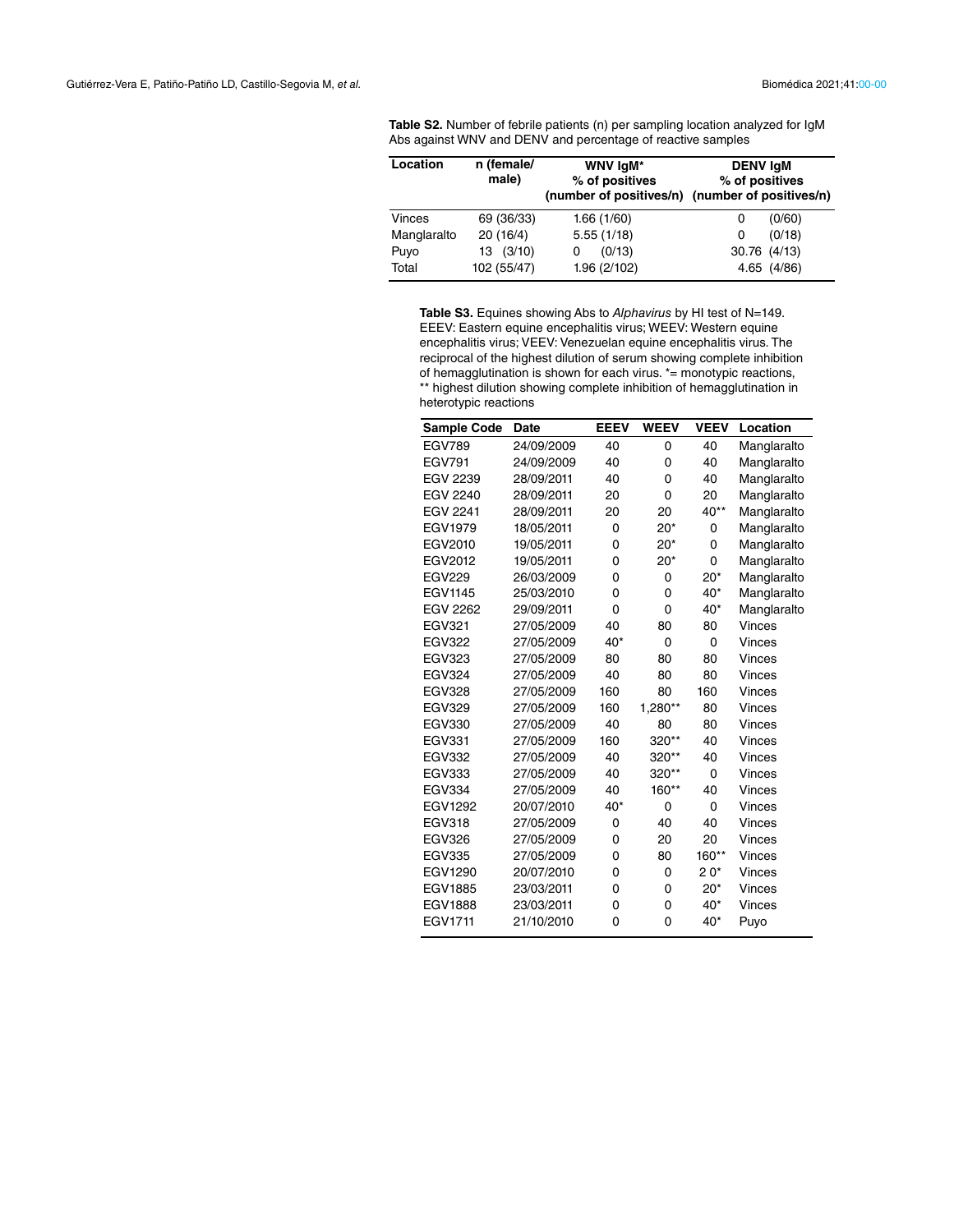**Table S4.** Hamsters showing Abs against Alphavirus by HI test of N=84 after exposure in the field. EEEV: Eastern equine encephalitis virus; WEEV: Western equine encephalitis virus; VEEV: Venezuelan equine encephalitis virus. The reciprocal of the highest dilution of serum showing complete inhibition of hemagglutination is shown for each virus. \*= monotypic reactions, \*\* highest dilution showing complete inhibition of hemagglutination in heterotypic reactions

| Sample code     | Date       | <b>EEEV</b> | <b>WEEV</b> | <b>VEEV</b> | Location    |
|-----------------|------------|-------------|-------------|-------------|-------------|
| EGV1163         | 25/03/2010 | $20*$       | 0           | 0           | Manglaralto |
| EGV1165         | 25/03/2010 | $20*$       | 0           | 0           | Manglaralto |
| EGV1513         | 24/09/2010 | 20          | 0           | 20          | Manglaralto |
| EGV1514         | 24/09/2010 | 80*         | 0           | 0           | Manglaralto |
| EGV1515         | 24/09/2010 | 80*         | 0           | 0           | Manglaralto |
| EGV1516         | 24/09/2010 | 40**        | 0           | 20          | Manglaralto |
| EGV1517         | 24/09/2010 | 20          | 0           | 20          | Manglaralto |
| EGV1518         | 24/09/2010 | 40*         | 0           | 0           | Manglaralto |
| EGV2018         | 31/05/2011 | 40          | 40          | 20          | Manglaralto |
| <b>EGV 2271</b> | 30/09/2011 | 20          | 0           | 40**        | Manglaralto |
| EGV2019         | 31/05/2011 | 0           | 20          | 40**        | Manglaralto |
| <b>EGV829</b>   | 25/09/2009 | 0           | 0           | $20*$       | Manglaralto |
| <b>EGV830</b>   | 25/09/2009 | 0           | 0           | $20*$       | Manglaralto |
| <b>EGV832</b>   | 25/09/2009 | 0           | 0           | $20*$       | Manglaralto |
| EGV1164         | 25/03/2010 | 0           | 0           | $20*$       | Manglaralto |
| EGV2015         | 31/05/2011 | 0           | 0           | $20*$       | Manglaralto |
| EGV2016         | 31/05/2011 | 0           | 0           | 40*         | Manglaralto |
| EGV2017         | 31/05/2011 | 0           | 0           | $20*$       | Manglaralto |
| <b>EGV 2273</b> | 30/09/2011 | 0           | 0           | $20*$       | Manglaralto |
| EGV1075         | 05/02/2010 | $20*$       | 0           | 0           | Vinces      |
| <b>EGV1077</b>  | 05/02/2010 | $20*$       | 0           | 0           | Vinces      |
| EGV1373         | 23/07/2010 | $20*$       | 0           | 0           | Vinces      |
| <b>EGV1374</b>  | 23/07/2010 | 20          | 0           | 20          | Vinces      |
| EGV1376         | 23/07/2010 | 40*         | 0           | 0           | Vinces      |
| EGV1918         | 25/03/2011 | $20*$       | 0           | 0           | Vinces      |
| EGV1078         | 05/02/2010 | 0           | 0           | 40*         | Vinces      |
| EGV1374         | 23/07/2010 | 20          | 0           | 20          | Vinces      |
| <b>EGV1377</b>  | 23/07/2010 | 0           | 0           | $20*$       | Vinces      |
| <b>EGV657</b>   | 11/09/2009 | 1,280**     | 0           | 20          | Puyo        |
| EGV1280         | 07/05/2010 | $20*$       | 0           | 0           | Puyo        |
| EGV1283         | 07/05/2010 | 40*         | 0           | 0           | Puyo        |
| EGV1284         | 07/05/2010 | 40*         | 0           | 0           | Puyo        |
| EGV1717         | 22/10/2010 | 40**        | 0           | 20          | Puyo        |
| EGV1718         | 22/10/2010 | 80**        | 0           | 20          | Puyo        |
| EGV1719         | 22/10/2010 | 40*         | 0           | 0           | Puyo        |
| EGV1720         | 22/10/2010 | $20*$       | 0           | 0           | Puyo        |
| EGV 2149        | 01/09/2011 | $20*$       | 0           | 0           | Puyo        |
| EGV653          | 11/09/2009 | 0           | 0           | $20*$       | Puyo        |
| <b>EGV655</b>   | 11/09/2009 | 0           | 0           | 40*         | Puyo        |
| <b>EGV658</b>   | 11/09/2009 | 0           | 0           | $20*$       | Puyo        |
| EGV1722         | 22/10/2010 | 0           | 0           | $20*$       | Puyo        |
| EGV1744         | 16/02/2011 | 0           | 0           | 80*         | Puyo        |
| EGV1745         | 16/02/2011 | 0           | 0           | 40*         | Puyo        |
| <b>EGV1837</b>  | 17/02/2011 | $\Omega$    | 0           | $20*$       | Puyo        |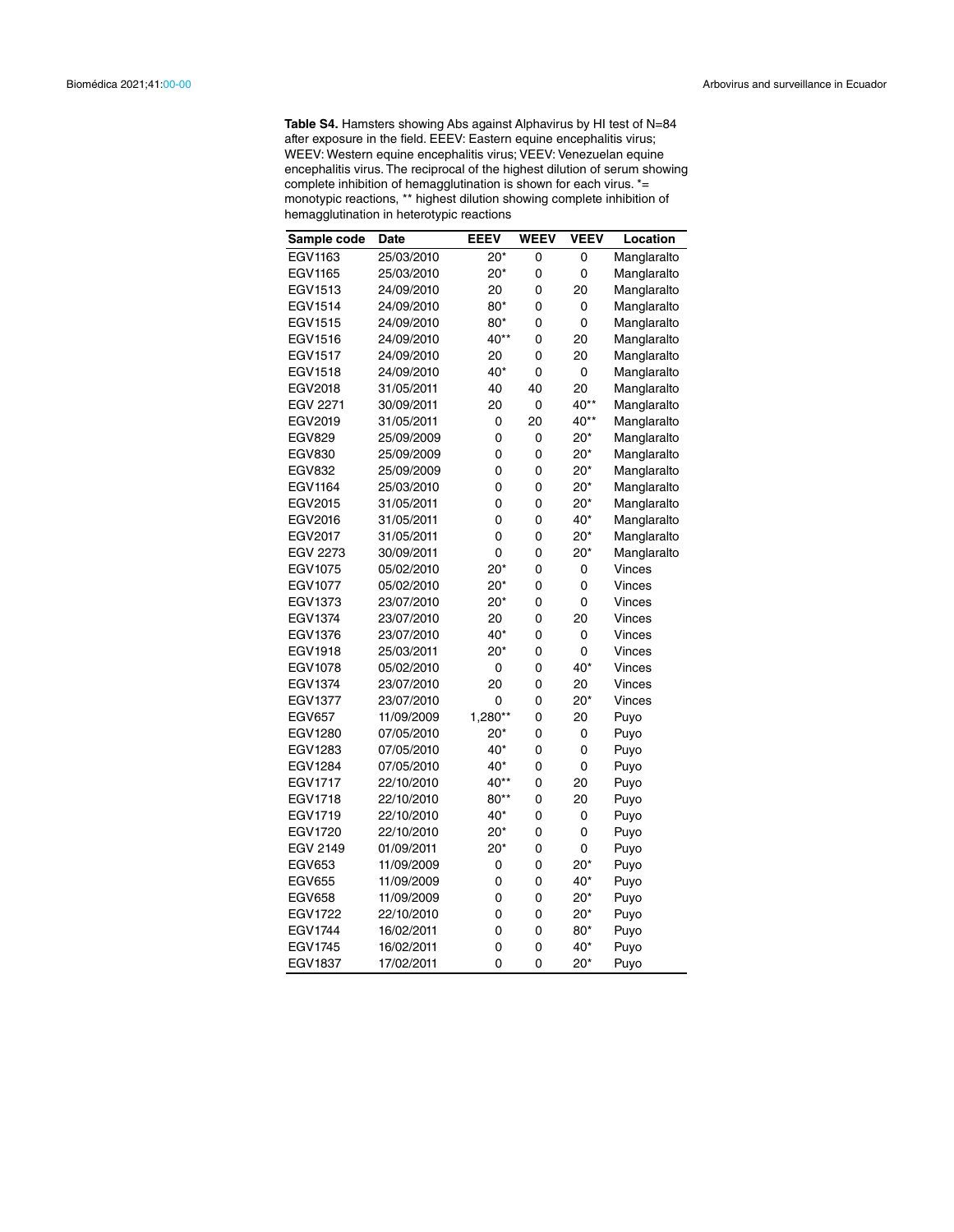| <b>Species</b>                      | <b>Vinces</b> | Manglaralto | Puyo | Total  |
|-------------------------------------|---------------|-------------|------|--------|
| Trichoprosopon digitatum            | $\Omega$      | n           |      |        |
| Culex (Mel) spp.                    | 62,732        | 293         | 32   | 63,057 |
| Ochlerotatus serratus               | 2,325         | 507         | 27   | 2,859  |
| Aedeomyia squamipennis              | 261           |             | 0    | 262    |
| Psorophora (Jan) ferox              |               | O           | 5    | 6      |
| Mansonia pseudotitilians/indubitans | 4,234         | 72          | 0    | 4,306  |
| Coquillettidia venezuelensis        | 1.476         | 0           | 160  | 1,636  |
| Aedes (Stg) aegypti                 | 0             | 912         | 0    | 912    |
| Anopheles (Nys) albimanus           | 32            |             | 4    | 37     |
| Anopheles (Nys) triannulatus        | 319           | 14          |      | 334    |
| Anopheles (Nys) pseudopunctipennis  | ŋ             | 85          | 0    | 85     |
| Anopheles (Nys) nuneztovari         | O             | 4           | ი    | 4      |
| Total                               | 71,380        | 1,889       | 236  | 73,505 |

**Table S5.** Number of mosquitoes per genus and species captured in the locations studied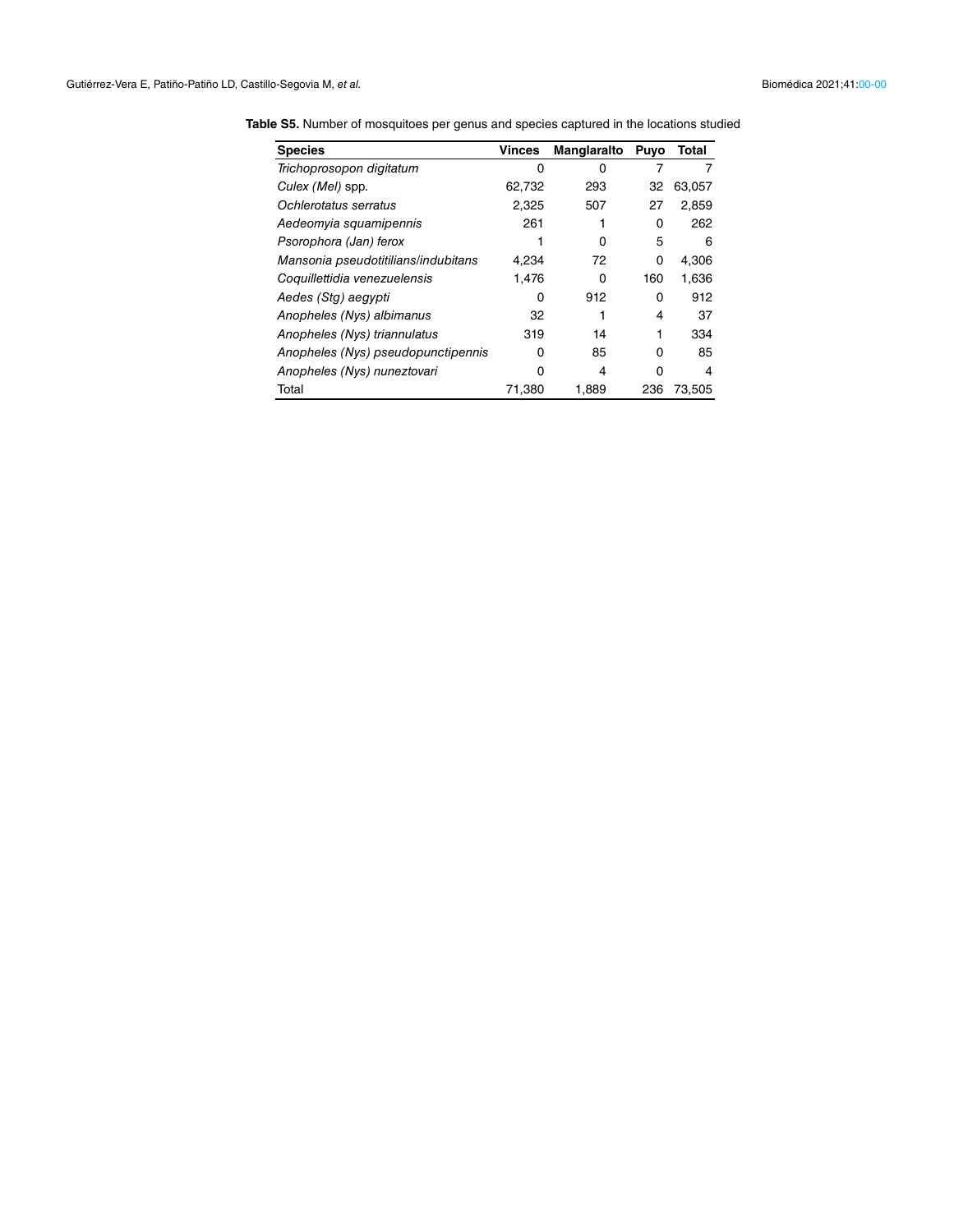**Table S6.** Spearman correlation of the number of mosquitoes captured by species and the proportion of human samples showing IgG Abs reactive against DENV, SLEV, WNV, YFV, EEV, WEEV, and VEEV

| Virus and statistics estimates |             |                                         |                                                           |            |                           |                   |                   |                      |                     | <b>Mosquitoes especies</b> |                |                        |                   |                |                |
|--------------------------------|-------------|-----------------------------------------|-----------------------------------------------------------|------------|---------------------------|-------------------|-------------------|----------------------|---------------------|----------------------------|----------------|------------------------|-------------------|----------------|----------------|
|                                |             |                                         |                                                           | Td         | $C_sp$                    | $O_s$             | $A_s$             | Ps_sp                | $M$ <sub>_</sub> sp | $Cq_v$                     | Ae_a           | $An_a$                 | $An_t$            |                | An pse An nun  |
|                                |             | Spearman's DENV Correlation coefficient |                                                           | $-0.866$   | 0.500                     | 0.500             | 0.500             | $-1,000**$           | 0.500               | $-0.500$                   | 0.866          | $-0.500$               | 0.500             | 0.866          | 0.866          |
| rho                            |             | Sig. (2-tailed)                         |                                                           | 0.333      | 0.667                     | 0.667             | 0.667             |                      | 0.667               | 0.667                      | 0.333          | 0.667                  | 0.667             | 0.333          | 0.333          |
|                                |             | N                                       |                                                           | 3          | 3                         | 3                 | 3                 | 3                    | 3                   | 3                          | 3              | 3                      | 3                 | 3              | 3              |
|                                |             | Sampling                                | Bias                                                      | 0.000      | 0.000                     | 0.000             | 0.000             | 0.000                | 0.000               | 0.000                      | 0.000          | 0.000                  | 0.000             | 0.000          | 0.000          |
|                                |             | simulation                              | Standard<br>error                                         | 0.000      | 0.000                     | 0.000             | 0.000             | 0.000                | 0.000               | 0.000                      | 0.000          | 0.000                  | 0.000             | 0.000          | 0.000          |
|                                |             |                                         | Confidence Lower limit -0.866                             |            | 0.500                     | 0.500             | 0.500             | $-1.000$             | 0.500               | $-0.500$                   | 0.866          | $-0.500$               | 0.500             | 0.866          | 0.866          |
|                                |             |                                         | interval 95% Upper limit -0.866                           |            | 0.500                     | 0.500             | 0.500             | $-1.000$             | 0.500               | $-0.500$                   | 0.866          | $-0.500$               | 0.500             | 0.866          | 0.866          |
|                                | <b>SLEV</b> | <b>Correlation coefficient</b>          |                                                           | $-0.866$   | 0.500                     | 0.500             | 0.500             | $-1,000**$           | 0.500               | $-0.500$                   | 0.866          | $-0.500$               | 0.500             | 0.866          | 0.866          |
|                                |             | Sig. (2-tailed)                         |                                                           | 0.333      | 0.667                     | 0.667             | 0.667             |                      | 0.667               | 0.667                      | 0.333          | 0.667                  | 0.667             | 0.333          | 0.333          |
|                                |             | N                                       |                                                           | 3          | 3                         | 3                 | 3                 | 3                    | 3                   | 3                          | 3              | 3                      | 3                 | 3              | 3              |
|                                |             | Sampling<br>simulation                  | Bias                                                      | 0.000      | 0.000                     | 0.000             | 0.000             | 0.000                | 0.000               | 0.000                      | 0.000          | 0.000                  | 0.000             | 0.000          | 0.000          |
|                                |             |                                         | Standard<br>error                                         | 0.000      | 0.000                     | 0.000             | 0.000             | 0.000                | 0.000               | 0.000                      | 0.000          | 0.000                  | 0.000             | 0.000          | 0.000          |
|                                |             |                                         | Confidence Lower limit                                    | $-0.866$   | 0.500                     | 0.500             | 0.500             | $-1.000$             | 0.500               | $-0.500$                   | 0.866          | $-0.500$               | 0.500             | 0.866          | 0.866          |
|                                |             |                                         | interval 95% Upper limit                                  | $-0.866$   | 0.500                     | 0.500             | 0.500             | $-1.000$             | 0.500               | $-0.500$                   | 0.866          | $-0.500$               | 0.500             | 0.866          | 0.866          |
|                                | <b>WNV</b>  | Correlation coefficient                 |                                                           | $-0.866$   | 0.500                     | 0.500             | 0.500             | $-1,000**$           | 0.500               | $-0.500$                   | 0.866          | $-0.500$               | 0.500             | 0.866          | 0.866          |
|                                |             | Sig. (2-tailed)                         |                                                           | 0.333      | 0.667                     | 0.667             | 0.667             |                      | 0.667               | 0.667                      | 0.333          | 0.667                  | 0.667             | 0.333          | 0.333          |
|                                |             | N<br>Sampling                           | Bias                                                      | 3<br>0.000 | 3<br>0.000                | 3<br>0.000        | 3<br>0.000        | 3<br>0.000           | 3<br>0.000          | 3<br>0.000                 | 3<br>0.000     | 3<br>0.000             | 3<br>0.000        | 3<br>0.000     | 3<br>0.000     |
|                                |             | simulation                              | Standard                                                  | 0.000      | 0.000                     | 0.000             | 0.000             |                      | 0.000               | 0.000                      | 0.000          | 0.000                  | 0.000             | 0.000          | 0.000          |
|                                |             |                                         | error                                                     |            |                           |                   |                   | 0.000                |                     |                            |                |                        |                   |                |                |
|                                |             |                                         | Confidence Lower limit<br>interval 95% Upper limit -0.866 | $-0.866$   | 0.500                     | 0.500             | 0.500             | $-1.000$             | 0.500               | $-0.500$                   | 0.866          | $-0.500$               | 0.500             | 0.866          | 0.866          |
|                                | <b>YFV</b>  | Correlation coefficient                 |                                                           | 0.000      | 0.500<br>$-0.500$         | 0.500<br>$-0.500$ | 0.500<br>$-0.500$ | $-1.000$<br>$-0.500$ | 0.500<br>$-0.500$   | $-0.500$<br>$-1,000**$     | 0.866<br>0.866 | $-0.500$<br>$-1,000**$ | 0.500<br>$-0.500$ | 0.866<br>0.866 | 0.866<br>0.866 |
|                                |             | Sig. (2-tailed)                         |                                                           | 1.000      | 0.667                     | 0.667             | 0.667             | 0.667                | 0.667               |                            | 0.333          |                        | 0.667             | 0.333          | 0.333          |
|                                |             | N                                       |                                                           | 3          | 3                         | 3                 | 3                 | 3                    | 3                   | 3                          | 3              | 3                      | 3                 | 3              | 3              |
|                                |             | Sampling                                | Bias                                                      | 0.000      | 0.000                     | 0.000             | 0.000             | 0.000                | 0.000               | 0.000                      | 0.000          | 0.000                  | 0.000             | 0.000          | 0.000          |
|                                |             | simulation                              | Standard                                                  | 0.000      | 0.000                     | 0.000             | 0.000             | 0.000                | 0.000               | 0.000                      | 0.000          | 0.000                  | 0.000             | 0.000          | 0.000          |
|                                |             |                                         | error                                                     |            |                           |                   |                   |                      |                     |                            |                |                        |                   |                |                |
|                                |             |                                         | Confidence Lower limit                                    | 0.000      | $-0.500$                  | $-0.500$          | $-0.500$          | $-0.500$             | $-0.500$            | $-1.000$                   | 0.866          | $-1.000$               | $-0.500$          | 0.866          | 0.866          |
|                                |             |                                         | interval 95% Upper limit                                  | 0.000      | $-0.500$                  | $-0.500$          | $-0.500$          | $-0.500$             | $-0.500$            | $-1.000$                   | 0.866          | $-1.000$               | $-0.500$          | 0.866          | 0.866          |
|                                | <b>EEEV</b> | Correlation coefficient                 |                                                           | $-0.866$   | 0.500                     | 0.500             | 0.500             | $-1,000**$           | 0.500               | $-0.500$                   | 0.866          | $-0.500$               | 0.500             | 0.866          | 0.866          |
|                                |             | Sig. (2-tailed)                         |                                                           | 0.333      | 0.667                     | 0.667             | 0.667             |                      | 0.667               | 0.667                      | 0.333          | 0.667                  | 0.667             | 0.333          | 0.333          |
|                                |             | N                                       |                                                           | 3          | 3                         | 3                 | 3                 | 3                    | 3                   | 3                          | 3              | 3                      | 3                 | 3              | 3              |
|                                |             | Sampling<br>simulation                  | Bias                                                      | 0.000      | 0.000                     | 0.000             | 0.000             | 0.000                | 0.000               | 0.000                      | 0.000          | 0.000                  | 0.000             | 0.000          | 0.000          |
|                                |             |                                         | Standard<br>error                                         | 0.000      | 0.000                     | 0.000             | 0.000             | 0.000                | 0.000               | 0.000                      | 0.000          | 0.000                  | 0.000             | 0.000          | 0.000          |
|                                |             |                                         | Confidence Lower limit -0.866 0.500 0.500                 |            |                           |                   | 0.500             | $-1.000$             | 0.500               | $-0.500$ 0.866             |                | $-0.500$               | 0.500             | 0.866          | 0.866          |
|                                |             |                                         | interval 95% Upper limit -0.866                           |            | 0.500                     | 0.500             | 0.500             | $-1.000$             | 0.500               | $-0.500$                   | 0.866          | $-0.500$               | 0.500             | 0.866          | 0.866          |
|                                |             | WEEV Correlation coefficient            |                                                           | $-0.866$   | 0.500                     | 0.500             | 0.500             | $-1,000**$           | 0.500               | $-0.500$                   | 0.866          | $-0.500$               | 0.500             | 0.866          | 0.866          |
|                                |             | Sig. (2-tailed)                         |                                                           | 0.333      | 0.667                     | 0.667             | 0.667             |                      | 0.667               | 0.667                      | 0.333          | 0.667                  | 0.667             | 0.333          | 0.333          |
|                                |             | N                                       |                                                           | 3          | 3                         | 3                 | 3                 | 3                    | 3                   | 3                          | 3              | 3                      | 3                 | 3              | 3              |
|                                |             | Sampling                                | <b>Bias</b>                                               | 0.000      | 0.000                     | 0.000             | 0.000             | 0.000                | 0.000               | 0.000                      | 0.000          | 0.000                  | 0.000             | 0.000          | 0.000          |
|                                |             | simulation                              | Standard<br>error                                         | 0.000      | 0.000                     | 0.000             | 0.000             | 0.000                | 0.000               | 0.000                      | 0.000          | 0.000                  | 0.000             | 0.000          | 0.000          |
|                                |             |                                         | Confidence Lower limit -0.866                             |            | 0.500                     | 0.500             | 0.500             | $-1.000$             | 0.500               | $-0.500$                   | 0.866          | $-0.500$               | 0.500             | 0.866          | 0.866          |
|                                |             |                                         | interval 95% Upper limit                                  | $-0.866$   | 0.500                     | 0.500             | 0.500             | $-1.000$             | 0.500               | $-0.500$                   | 0.866          | $-0.500$               | 0.500             | 0.866          | 0.866          |
|                                |             | VEEV Correlation coefficient            |                                                           | $-0.866$   | $1,000**$                 | $1,000**$         | $1,000**$         | $-0.500$             | $1,000**$           | 0.500                      | 0.000          | 0.500                  | $1,000**$         | 0.000          | 0.000          |
|                                |             | Sig. (2-tailed)                         |                                                           | 0.333      |                           |                   |                   | 0.667                |                     | 0.667                      | 1.000          | 0.667                  |                   | 1.000          | 1.000          |
|                                |             | N                                       |                                                           | 3          | $\ensuremath{\mathsf{3}}$ | 3                 | 3                 | 3                    | 3                   | 3                          | 3              | 3                      | 3                 | 3              | 3              |
|                                |             | Sampling                                | Bias                                                      | 0.000      | 0.000                     | 0.000             | 0.000             | 0.000                | 0.000               | 0.000                      | 0.000          | 0.000                  | 0.000             | 0.000          | 0.000          |
|                                |             | simulation                              | Standard<br>error                                         | 0.000      | 0.000                     | 0.000             | 0.000             | 0.000                | 0.000               | 0.000                      | 0.000          | 0.000                  | 0.000             | 0.000          | 0.000          |
|                                |             |                                         | Confidence Lower limit -0.866                             |            | 1.000                     | 1.000             | 1.000             | $-0.500$             | 1.000               | 0.500                      | 0.000          | 0.500                  | 1.000             | 0.000          | 0.000          |
|                                |             |                                         | interval 95% Upper limit -0.866                           |            | 1.000                     | 1.000             | 1.000             | $-0.500$             | 1.000               | 0.500                      | 0.000          | 0.500                  | 1.000             | 0.000          | 0.000          |

\*\* Correlation is significant at 0,01 Sig. (2-tailed).

Simulation was based on 1,000 replicates.